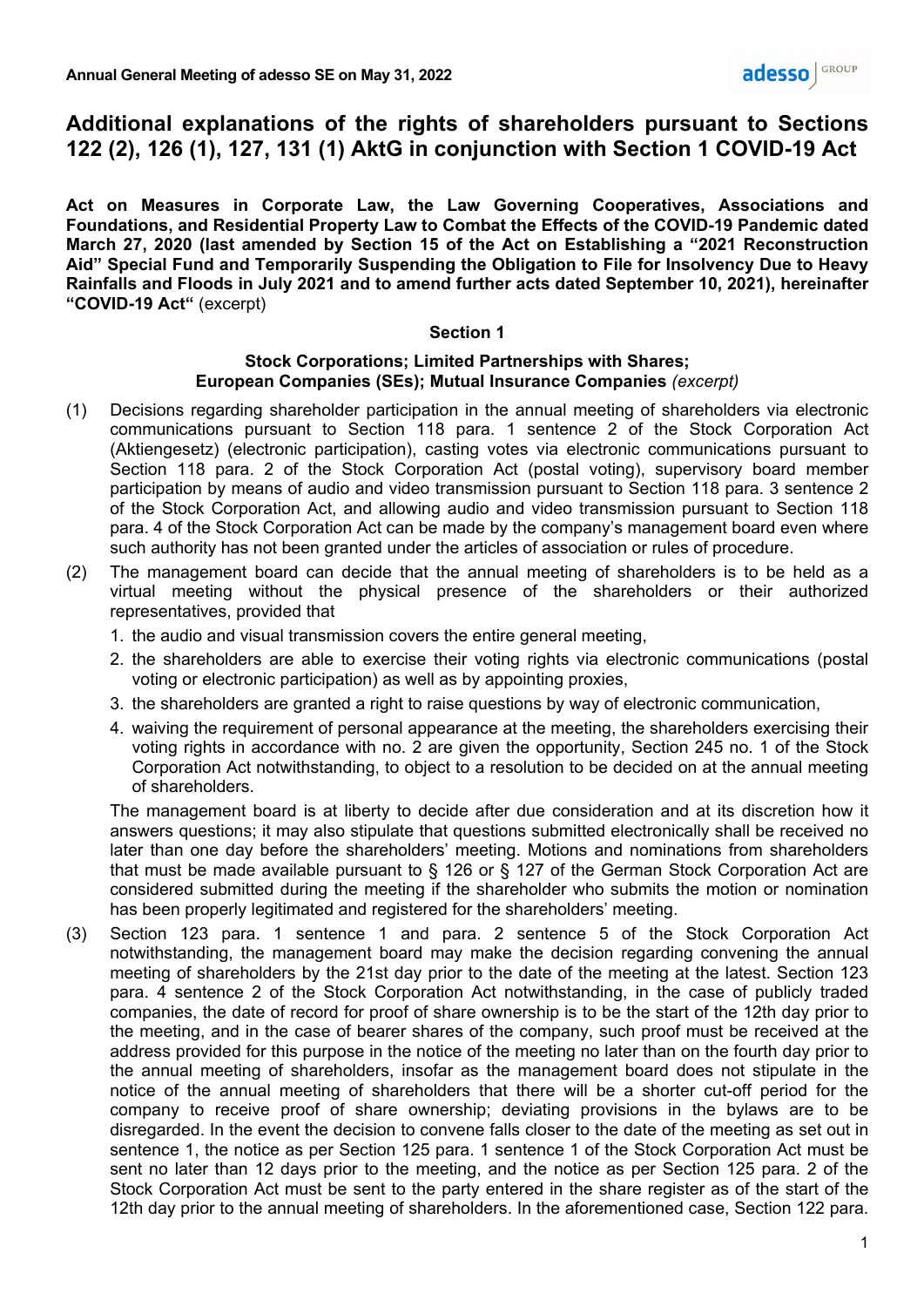2 of the Stock Corporation Act notwithstanding, the company must be in receipt of any amendment proposals at least 14 days prior to the company's meeting.

- (4) Section 59 para. 1 of the Stock Corporation Act notwithstanding, the management board can decide, even where such authority has not been granted under the bylaws, to pay out to shareholders an interim dividend based on net profit pursuant to Section 59 para. 2 of the Stock Corporation Act. Sentence 1 applies analogously to a partial payment towards the compensatory payment (Section 304 of the Stock Corporation Act) to be made to external shareholders under an intercompany agreement.
- (5) Section 175 para. 1 sentence 2 of the Stock Corporation Act notwithstanding, the management board can decide that the annual meeting of shareholders is to be held within the financial year.
- (6) The management board's decisions as set out in (1) through (5) require the approval of the supervisory board. Section 108 para. 4 of the Stock Corporation Act notwithstanding and irrespective of the provisions in the articles of association or rules of procedure, the supervisory board can vote on resolutions of approval in writing, by telephone, or other comparable form without its members being required to be physically present.
- (7) Additionally, the provision set out in Section 243 para. 3 no. 1 of the Stock Corporation Act notwithstanding, a legal action to set aside a resolution adopted at the annual meeting of shareholders may not cite violations of Section 118 para. 1 sentences 3 through 5, para. 2 sentence 2, or para. 4 of the Stock Corporation Act, the violation of formal notification requirements as per Section 125 of the Stock Corporation Act, or violation of subsection (2) herein as its foundation, except where willful misconduct on the part of the company can be shown.

# **Section 7**

#### **Application Provisions** *(excerpt)*

(1) Section 1 applies to such annual meetings of shareholders held and interim dividend payments based on net profit that take place up to and including August 31, 2022 inclusive.

### **1. Shareholders' rights: additions to the agenda**

Shareholders whose cumulative shares amount to one-twentieth of the share capital or the pro rata amount of EUR 500,000 may request that items be added to the agenda and disclosed. Each new item must be accompanied by a justification or a proposed resolution. Requests for additions to the agenda must be submitted in writing to the Executive Board and received by the company at least 30 days prior to the meeting, i.e. by the end of the day on 30 April 2022. We ask that such requests be sent to the following address:

adesso SE Executive Board Mr Jörg Schroeder Adessoplatz 1 44269 Dortmund, Germany

Unless they have already been announced in the invitation to the Annual Shareholders' Meeting, additions to the agenda to be announced will be published in the Federal Gazette immediately after receipt of the request and forwarded for publication to such media as can be expected to distribute the information throughout the European Union. Furthermore, they will also be published on the company's website at https://www.adesso-group.de/hv/ and disclosed to the shareholders.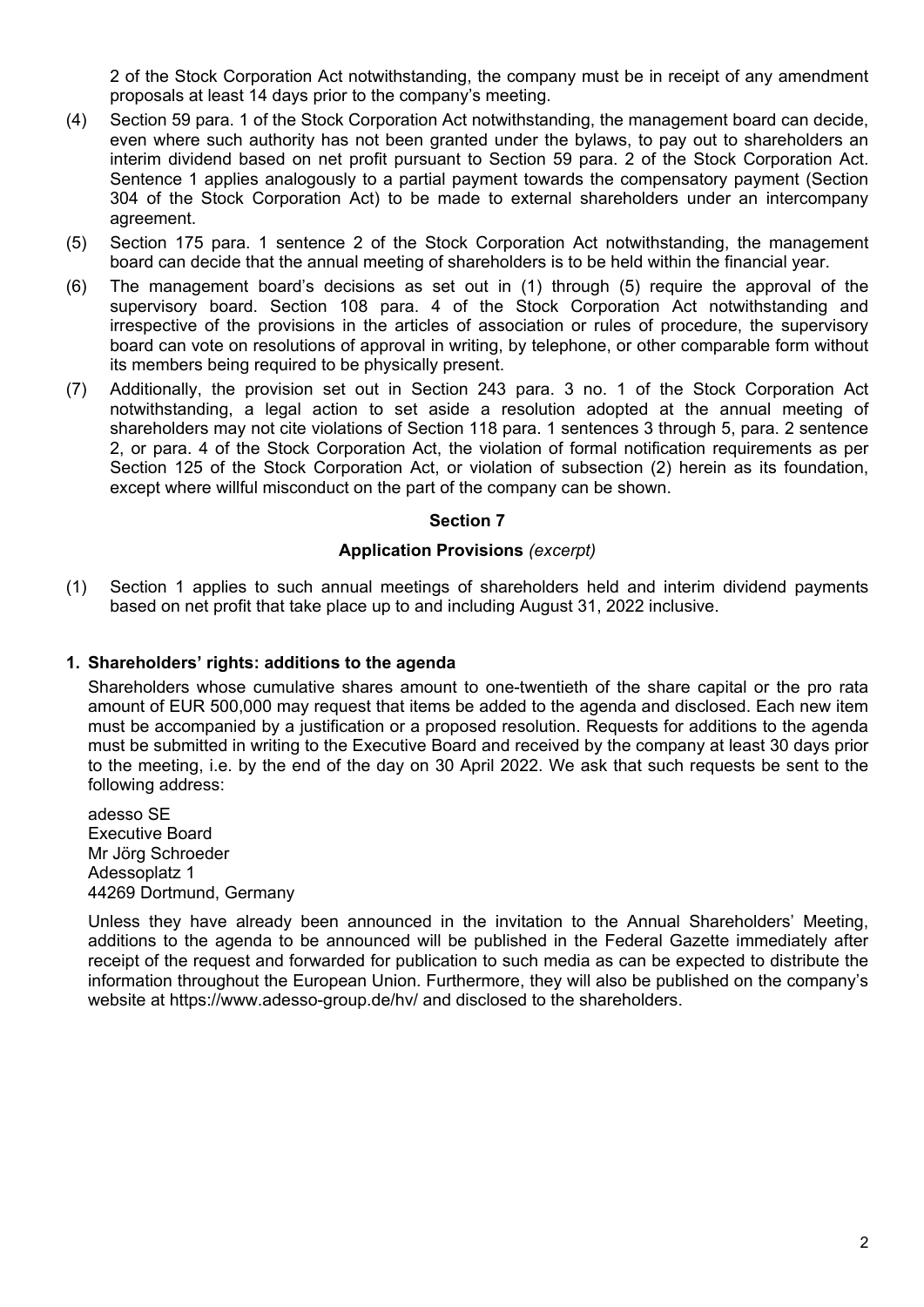The relevant sections of the German Stock Corporation Act upon which those shareholder rights are based are as follows:

# *Section 122 of the German Stock Corporation Act: Convening a meeting upon the request of a minority*

- (1) A general meeting shall be convened if shareholders whose aggregate holding is not less than one-twentieth of the share capital require such meeting in writing, stating the purpose and grounds; such request shall be addressed to the management board. The articles of association may provide that the right to request a general meeting is to depend on another form and on holding a lower proportion of the share capital. The applicants have to prove that they have been shareholders for at least 90 days prior to the day of the receipt of the demand and that they will continue to hold the shares until the decision of the managing board regarding their request is made. Section 121 para. 7 shall apply correspondingly.
- (2) In the same way shareholders, whose shares amount in aggregate to not less than one-twentieth of the share capital or represent a proportional amount of not less than 500,000 Euro, may request to have items placed on the agenda and published. Every request for a new agenda item must be accompanied by an explanation of the reasons therefor or a proposed resolution. The request in accordance with sentence 1 must be received by the Company at least 24 days, in case of public companies at least 30 days prior to the general meeting; whereby the day of the receipt is not counted.
- (3) If any such request is not complied with, the court may authorize the shareholders who made the request to convene a general meeting or publish such items. At the same time the court may appoint the chairman of the meeting. The notice of the meeting or the publication shall refer to such authorization. An appeal may be made against the decision of the court. The applicants have to prove that they will continue to hold the shares until the decision of the court is made.
- (4) The Company shall bear the costs of the general meeting and, in the case of paragraph (3), also the court costs if the court grants the application.

# *Section 124 of the German Stock Corporation Act: Publication of requests for supplements; proposals for resolutions (excerpt)*

(1) If the minority has requested pursuant to Section 122 para. 2 that items shall be added to the agenda, these items shall be published either upon convening the meeting or immediately following receipt of the request. Section 121 para. 4 shall apply analogously; moreover, Section 121 para. 4a shall apply analogously to public companies. Publication and submission shall be made in the same way as applicable for convening the meeting.

# *Section 121 of the German Stock Corporation Act: General provisions (excerpt)*

- (4) The convening of the general meeting shall be published in the company's journals. If the shareholders of the Company are known by name, the shareholders' meeting may be convened by registered letter, unless the articles of association provide otherwise; the day of dispatch shall be considered the day of publication. A notification to those registered in the shareholders' register is sufficient.
- (4a) In case of public companies which have not exclusively issued registered shares or which do not send the convention directly to the shareholders pursuant to para. 4 sentence 2, the notice shall, at the latest on the date of announcement, be furnished to such suitable media as may be expected to disseminate the information throughout the European Union.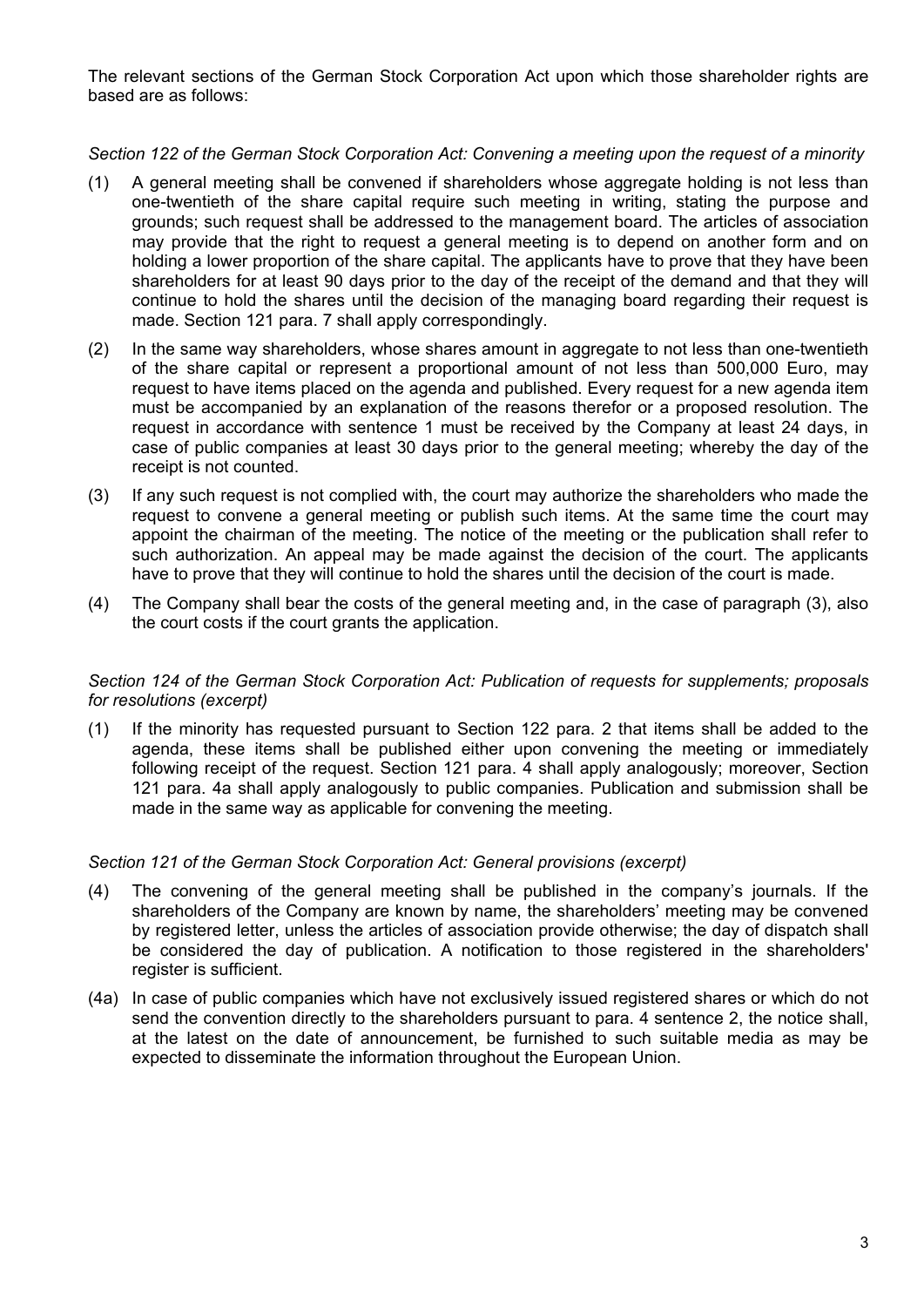(7) In case of deadlines and dates which are calculated back from the date of the meeting, the day of the meeting itself shall not be included in the calculation. Adjourning the meeting from a Sunday, Saturday or a holiday to a preceding or following working day shall not be an option. Sections 187 to 193 of the German Civil Code (Bürgerliches Gesetzbuch) shall not be applied analogously. In case of unlisted companies, the articles may provide for a different calculation of the deadline.

# *Section 70 of the German Stock Corporation Act: Computation of the period of shareholding*

If the exercise of rights arising from a share shall require the shareholder to have been the holder of the share for a certain period of time, the right to claim transfer from a bank, a financial services institution or an enterprise active according to section 53 para. 1 sentence 1 or section 53b para. 1 sentence 1 or para. 7 of the Banking Act shall be deemed equivalent to ownership. The period during which the share was owned by a predecessor in title shall be attributed to the shareholder, if he acquired the share without consideration from his fiduciary, as universal successor, upon severance of co-ownership, or as a result of a transfer of assets pursuant to section 13 of the lnsurance Supervision Act or section 14 of the Building Savings Bank Act.

#### **2. Shareholders' rights: countermotions and election nominations**

Every shareholder is entitled to submit countermotions to items on the agenda or election nominations.

The company will make shareholder motions, including the name of the shareholder, any justification and any statement by the management, available on the company's website at https://www.adessogroup.de/hv/ if the shareholder has submitted a permissible countermotion to a proposal by the Executive Board and the Supervisory Board regarding a specific item on the agenda, including any justification, to the company at least 14 days before the meeting, i.e. by the end of the day on 16 May 2022, via the address or e-mail address listed below.

adesso SE Executive Board Mr Jörg Schroeder Adessoplatz 1 44269 Dortmund, Germany

#### E-mail: ir@adesso.de

These provisions also apply to nominations for election of Supervisory Board members or the auditors of the financial statements and consolidated financial statements submitted by shareholders.

If a nomination does not include the name, occupation and place of residence of the nominee, the Executive Board is not obliged to make the nominee available for election. In addition, nominations for the election of members of the Supervisory Board do not have to be made available if they do not include information regarding membership of the nominee in other statutory supervisory boards. Furthermore, the Executive Board is not obliged to make countermotions and the reasons for them available in the cases described in Section 126 (2) AktG.

Shareholders are requested to provide evidence of their share ownership at the time at which the countermotion or election nomination is submitted.

Motions or election nominations from shareholders which must be made available in accordance with Sections 126 and 127 AktG in conjunction with Section 1 (2) clause 2 of the COVID-19 Act are regarded as having been presented to the Annual Shareholders' Meeting if the shareholder raising the motion or submitting the election nomination is duly authorised and registered for the Annual Shareholders' Meeting.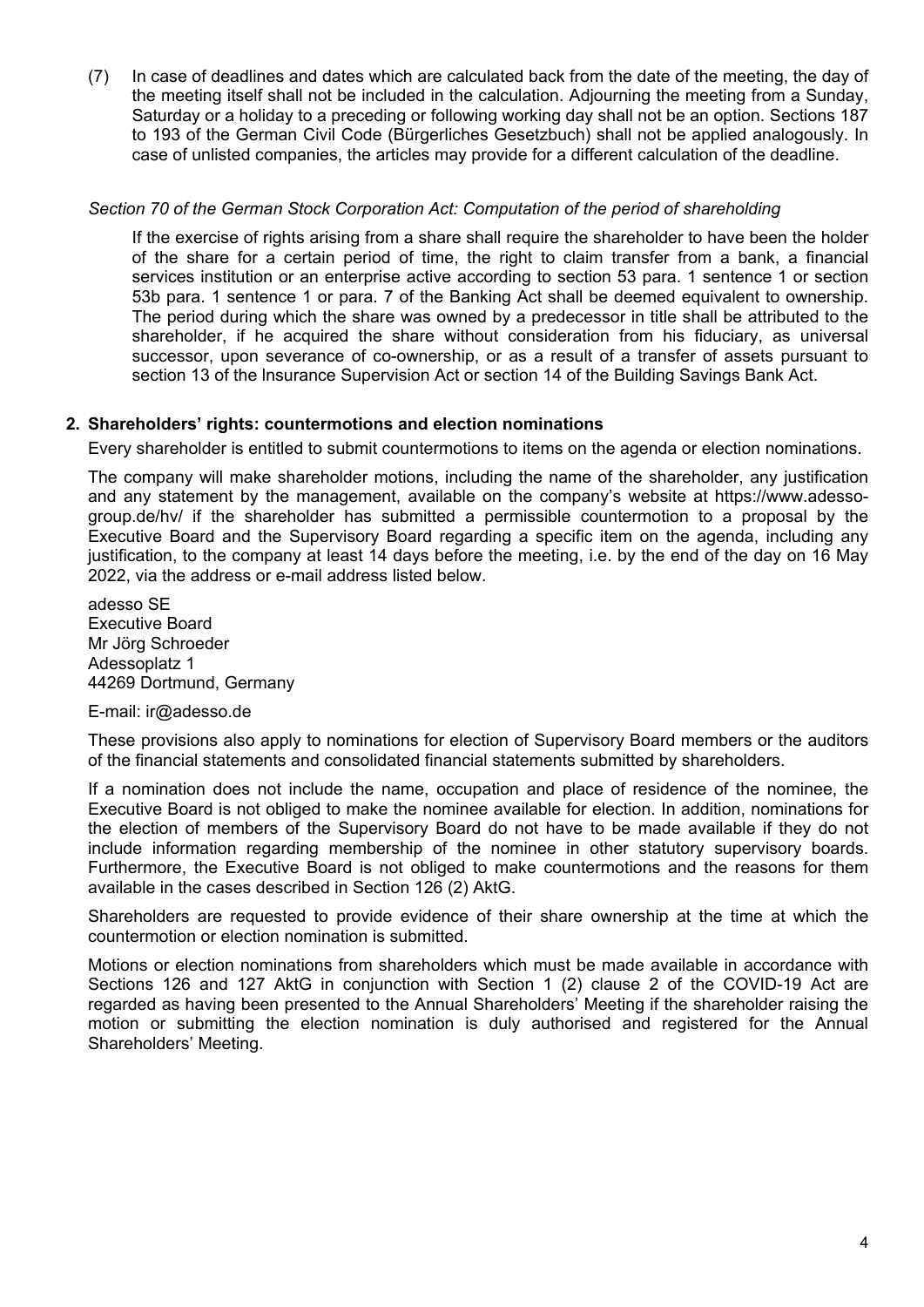The relevant sections of the COVID-19 Act and the German Stock Corporation Act upon which those shareholder rights are based and which also set forth under which preconditions counter-proposals and election proposals do not need to be made available are as follows:

# *Section 1 COVID-19 Act (…) (excerpt)*

- (2) The management board can decide that the annual meeting of shareholders is to be held as a virtual meeting without the physical presence of the shareholders or their authorized representatives, provided that
	- 1. […],

...

Motions and nominations from shareholders that must be made available pursuant to § 126 or § 127 of the German Stock Corporation Act are considered submitted during the meeting if the shareholder who submits the motion or nomination has been properly legitimated and registered for the shareholders' meeting.

# *Section 126 of the German Stock Corporation Act: Propositions by shareholders*

- (1) Information on shareholders propositions, including the respective shareholder's name, as well as the underlying reasons for the proposition and statements, if any, by the Management need only be given to the beneficiaries pursuant to section 125 para. 1 through 3, if the shareholder submits to the company at the address specified his counter-application stating the reasons for it to a proposal of the executive management board and the supervisory board concerning a specific agenda item at the latest 14 days prior to the general meeting. The day of the receipt is not counted. Public companies have to publish the propositions on their webpage. Section 125 para. 3 applies accordingly.
- (2) lnformation on a counter-application and the reasons therefor need not be given, if:
	- 1. the executive management board would by reason of giving such information become criminally liable;
	- 2. the counter-application would result in a resolution of the general meeting which would be unlawful or in breach of the articles of association;
	- 3. the grounds contain statements which are manifestly false or misleading in material respects or which are defamatory;
	- 4. a counter-application of such shareholder based on the same facts has already been communicated to a general meeting of the company pursuant to section 125;
	- 5. the same counter-application of such shareholder on essentially identical grounds has already been communicated pursuant to section 125 to at Ieast two general meetings of the company within the past five years and at such general meetings less than one-twentieth of the share capital represented voted in favour of such counter-application;
	- 6. the shareholder indicates that he will neither attend nor be represented at the general meeting; or
	- 7. within the past two years at two general meetings the shareholder failed to move or cause to be moved on his behalf a counter-application communicated by him.

The statement of grounds need not be communicated if it exceeds 5,000 figures.

(3) If several shareholders make counter-applications in respect of the same resolution, the management board may combine such counter-applications and their statements of grounds.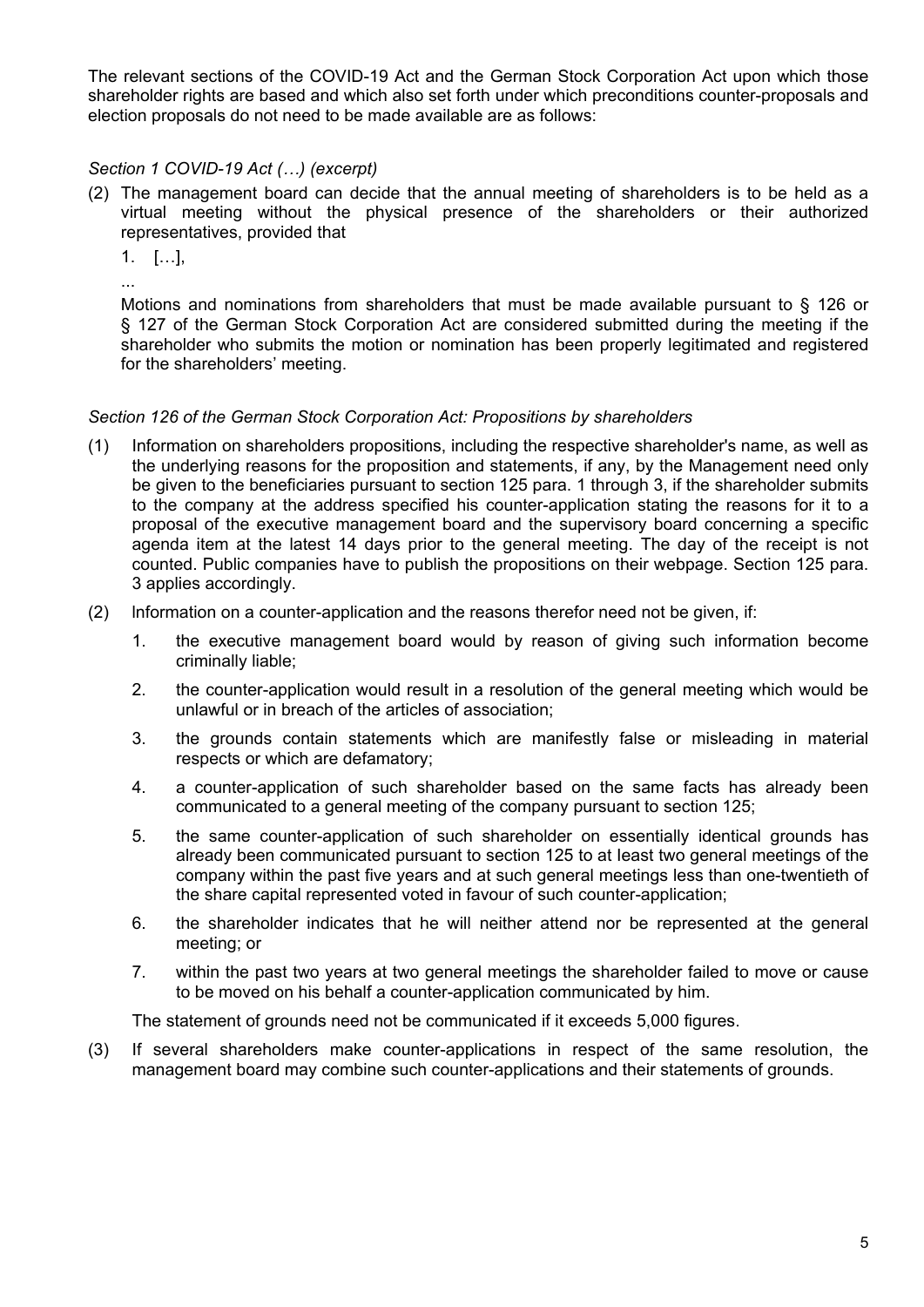#### *Section 127 sentences 1 to 3 of the German Stock Corporation Act: Nominations by shareholders*

Section 126 shall apply analogously to nomination by a shareholder for election of supervisory board members or auditors. Such nomination need not be supported by statement of grounds. Nor need the executive management board give notice of such nomination if it fails to contain the particulars required by section 124 para. 3 sentence 4 and section 125 para. 1 sentence 5.

*Section 124 of the German Stock Corporation Act: Publication for requests for supplements; proposals for resolutions (excerpt)*

(3) …The nomination for the election of supervisory board members or auditors shall state their name, profession and domicile. …

#### *Section 125 of the German Stock Corporation Act: Communications to shareholders and Members of the Supervisory Board (excerpt)*

(1) …In case of listed companies details on the membership in other supervisory boards to be established pursuant to statutory provisions must be added to any nomination for the election of supervisory board members; details on their membership in comparable domestic and foreign controlling bodies of enterprises shall be added.

#### *Section 137 of the German Stock Corporation Act: Voting on nomination made by shareholders*

If a shareholder has made a nomination for the election of members of the supervisory board pursuant to section 127 and proposes at the general meeting the election of the person nominated by him, such proposal shall be resolved upon prior to consideration of the proposal of the

supervisory board if a minority of shareholders whose aggregate holding is at least one-tenth of the share capital represented at the meeting so requests.

#### **3. Shareholders' right to ask questions in accordance with Section 131 (1) AktG in conjunction with Section 1 (2) clause 1 no. 3, clause 2 of the COVID-19 Act**

By derogation of Section 131 AktG, registered shareholders do not have a right to information at the virtual Annual Shareholders' Meeting on 31 May 2022. Instead, they have the right to submit questions prior to the Annual Shareholders' Meeting.

The shareholders' questions must be submitted at the latest one day before the meeting, i.e. no later than 29 May 2022, 24:00 CEST, via the password-protected area of the company website at https://www.adesso-group.de/hv/ in accordance with the defined procedures.

Questions may not be asked during the virtual Annual Shareholders' Meeting.

The Executive Board will exercise due discretion when deciding how to answer the questions. The Executive Board is entitled to summarise its responses.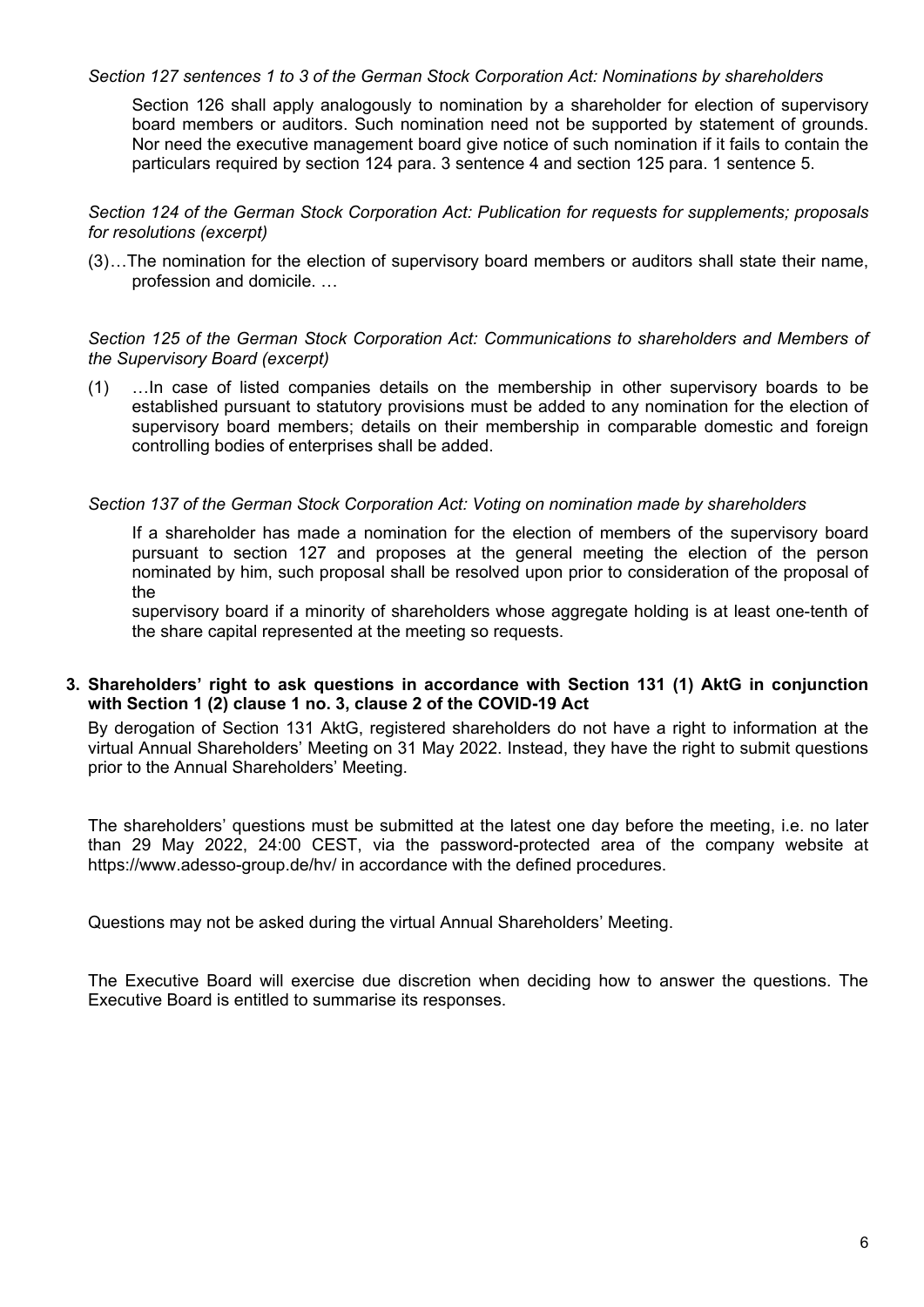The relevant sections of the COVID-19 Act and the German Stock Corporation Act are as follows:

# *Section 1 COVID-19 Act (…) (excerpt)*

- (2) The management board can decide that the annual meeting of shareholders is to be held as a virtual meeting without the physical presence of the shareholders or their authorized representatives, provided that
	- 1. […],
	- 2. […],
	- 3. the shareholders are granted a right to raise questions by way of electronic communication,
	- 4. […],.

The management board is at liberty to decide after due consideration and at its discretion how it answers questions; it may also stipulate that questions submitted electronically shall be received no later than one day before the shareholders' meeting.

# *Section 131 of the German Stock Corporation Act: Shareholders right to information*

- (1) Each shareholder shall upon request be provided with information at a general meeting by the Executive Management Board regarding the Company's affairs, to the extent that such information is necessary to permit a proper evaluation of the relevant item on the agenda. The duty to provide information shall also extend to the company's legal and business relations with any connected enterprise. If a company makes use of the simplified procedure pursuant to Section 266 (1) sentence 3, Section 276 or Section 288 of the German Commercial Code (*Handelsgesetzbuch*), each shareholder may request that the annual financial statements be presented to him at the general meeting on such annual financial statements in the form which would have been used if such simplified procedures were not applied. The disclosure obligation of the Executive Management Board of the parent company (Section 290 (1), (2) of the German Commercial Code) in the general meeting, to which the consolidated financial statements and the consolidated management report is presented, also extends to the situation of the consolidated group of companies and of the enterprises included in the consolidated financial statements.
- (2) The information provided shall comply with the principles of conscientious and accurate accounting. The articles of association or the by-laws according to Section 129 can authorize the chairperson to set appropriate time limits in regards to shareholder's right to ask questions and speak and to make other determinations in this matter.
- (3) The Executive Management Board may refuse to provide information:
	- 1. to the extent that providing such information is, according to sound business judgement, likely to cause not insignificant damage to the Company or a connected enterprise;
	- 2. to the extent that such information relates to tax valuations or the amount of individual taxes;
	- 3. on the difference between the value at which items are shown in the annual balance sheet and the higher value of such items, unless the general meeting is to determine the annual financial statements;
	- 4. on methods of arriving at balances and valuation, if disclosure of such methods in the notes suffices to provide a factually accurate picture of the condition of the company's assets. financial position and profitability within the meaning of Section 264 (2) of the German Commercial Code; this shall not apply if the general meeting is to determine the annual financial statements;
	- 5. insofar as provision of the information would render the Executive Management Board criminally liable;
	- 6. insofar as, in the case of a bank or a financial services institution, information on methods adopted of arriving at balances, valuation and effected settlements does not require to be given in the annual financial statements, management report, consolidated financial statements or consolidated management report;
	- 7. insofar as such information is available on the webpage of the Company at least for a period of seven days prior to the general meeting and throughout the general meeting.